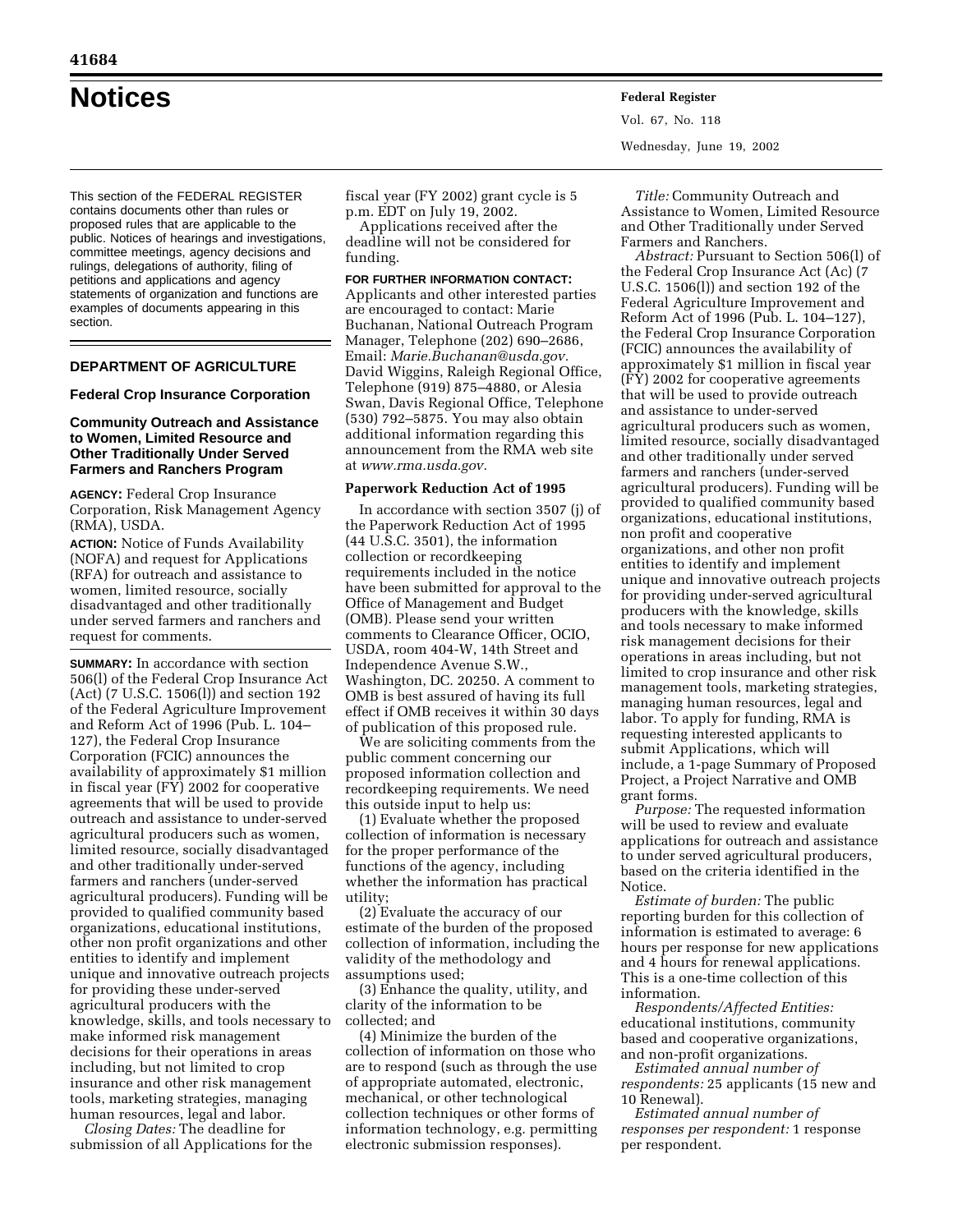*Estimated annual number of responses:* 25 total annual responses.

*Estimated total annual burden on respondents:* 6 hours (new) and 4 hours (Renewal).

*Recordkeeping Requirements:* 3 yrs. All responses to this notice will be summarized and included in the request for OMB approval. All comments will also become a matter of public record.

Copies of this information collection can be obtained from: Clearance Officer, OCIO, USDA, room 404–W, 14th Street and Independence Avenue S.W., Washington, DC. 20250.

# **SUPPLEMENTARY INFORMATION:**

### **Authority**

Section 506(l) of the Federal Crop Insurance Act (Act) (7 U.S.C. 1506(l)) and section 192 of the Federal Agriculture Improvement and Reform Act of 1996 (Public Law 104–127).

### **Eligibility Criteria**

Applicants are encouraged to form partnerships with other entities that complement, enhance and/or increase the effectiveness and efficiency of the proposed project. Proposals may be submitted by: 1890 Land Grant Colleges and Universities, Indian tribal community colleges and Alaska native cooperative colleges, Hispanic serving post-secondary educational institutions, and other post-secondary educational institutions with demonstrated experience in serving women, limited resource, socially disadvantaged, and other traditionally under served farmers and ranchers, and Community-based and cooperative organizations with demonstrated experience in providing assistance and other agriculturally related services, which can provide documentary evidence of its past experience in working with underserved agricultural producers.

# **Program Application Materials**

This Application Kit is available at the RMA web site at *http:// www.rma.usda.gov.* If you do not have access to the web page or have trouble downloading material and would like a hardcopy, you may contact: Marie Buchanan, Risk Management Agency, Washington, DC (202) 690–2686, David Wiggins, Risk Management Agency, Raleigh Regional Office Telephone: (919)875–4880 or Alesia Swan, Davis Regional Office Telephone: (530) 792– 5875.

## **Purpose of Program**

Proposals are requested for outreach projects to provide information and assistance to under-served agricultural producers.

The purpose of RMA's Community Outreach Cooperative Agreement Program is to fund unique and innovative projects that contribute to:

a. Improving the economic viability of under-served agricultural producers;

b. Educating under-served agricultural producers on the availability and use of crop insurance products and other risk management tools to manage production, marketing human resources, labor and legal risks associated with farming;

c. Improving the delivery of insurance products and other risk management tools and services to under-served agricultural producers;

d. Increasing the use of crop insurance and other risk management tools;

e. Identifying and addressing barriers encountered by the target audience; and

f. Providing program information and technical assistance on the availability and use of risk management tools.

### **Funding Availability**

The amount of funds available in FY 2002 for support of cooperative agreement awards under this program is approximately \$1,000,000. There is no commitment by USDA/RMA to fund any particular project or to make a specific number of awards. Applicants awarded a cooperative agreement for an amount that is less than the amount requested will be required to modify their application to conform to the reduced amount before execution of the grant. This program is listed in the Catalog of Federal Domestic Assistance (CFDA) under Number 10.450.

#### **Funding Instrument**

The funding instrument will be a cooperative agreement. The terms of the agreement can vary from 12 to 18 months. No maximum or minimum funding levels has been established for individual projects.

### **Funding Restrictions**

Cooperative agreement funds may not be used to:

1. Plan, repair, rehabilitate, acquire, or construct a building or facility including a processing facility;

2. To purchase, rent, or install fixed equipment;

3. Repair or maintain privately owned vehicles;

4. Pay for the preparation of the grant application;

5. Fund political activities;

6. Pay costs incurred prior to

receiving this grant;

7. Fund any activities prohibited in 7 CFR Parts 3015 and 3019, as applicable.

Section 708 of the Agriculture, Rural Development, Food and Drug

Administration, and Related Agencies Appropriations Act, 2001, Public Law 106–387, limits indirect costs under cooperative agreements between USDA and non-profit institutions, including institutions of higher education, to ten percent of the total direct costs of the agreement. Section 708 authorizes an exception to the ten percent limit for institutions that compute indirect cost rates on a similar basis for all agencies for which the Act makes appropriations. If requested, indirect costs must be justified and may not exceed the ten percent limitation or the current rate negotiated with the cognizant Federal negotiating agency. Applications from colleges and universities must provide a statement in the budget narrative verifying that the indirect costs requested are in accordance with institutional policies.

### **Substantial Federal Involvement**

The Federal awarding agency must be substantially involved in the project to enter into a cooperative agreement to provide assistance. Therefore, applications should include the work to be done by RMA to fulfill this requirement.

### **Matching Requirements**

There is no requirement for grant recipients to provide matching funds under this program.

## **Applications Considered for Funding**

Applicants must specify whether their application is a new, renewal, or resubmitted application, and provide the required information in accordance with the following:

#### *New Applications*

This is a project application that has not been preciously submitted to the RMA Outreach Program. All new applications will be reviewed competitively using the selection process and evaluation criteria described in this NOFA.

#### *Renewal Applications*

This is a project proposal that requests additional funding for a project beyond the period that was approved in an original or amended award. Applications for renewed funding must contain the same information as required for new applications, and additionally must contain a Progress Report. Renewal applications must be received by the relevant due dates, will be evaluated in competition with other pending applications, and will be reviewed according to the same evaluation criteria as new applications.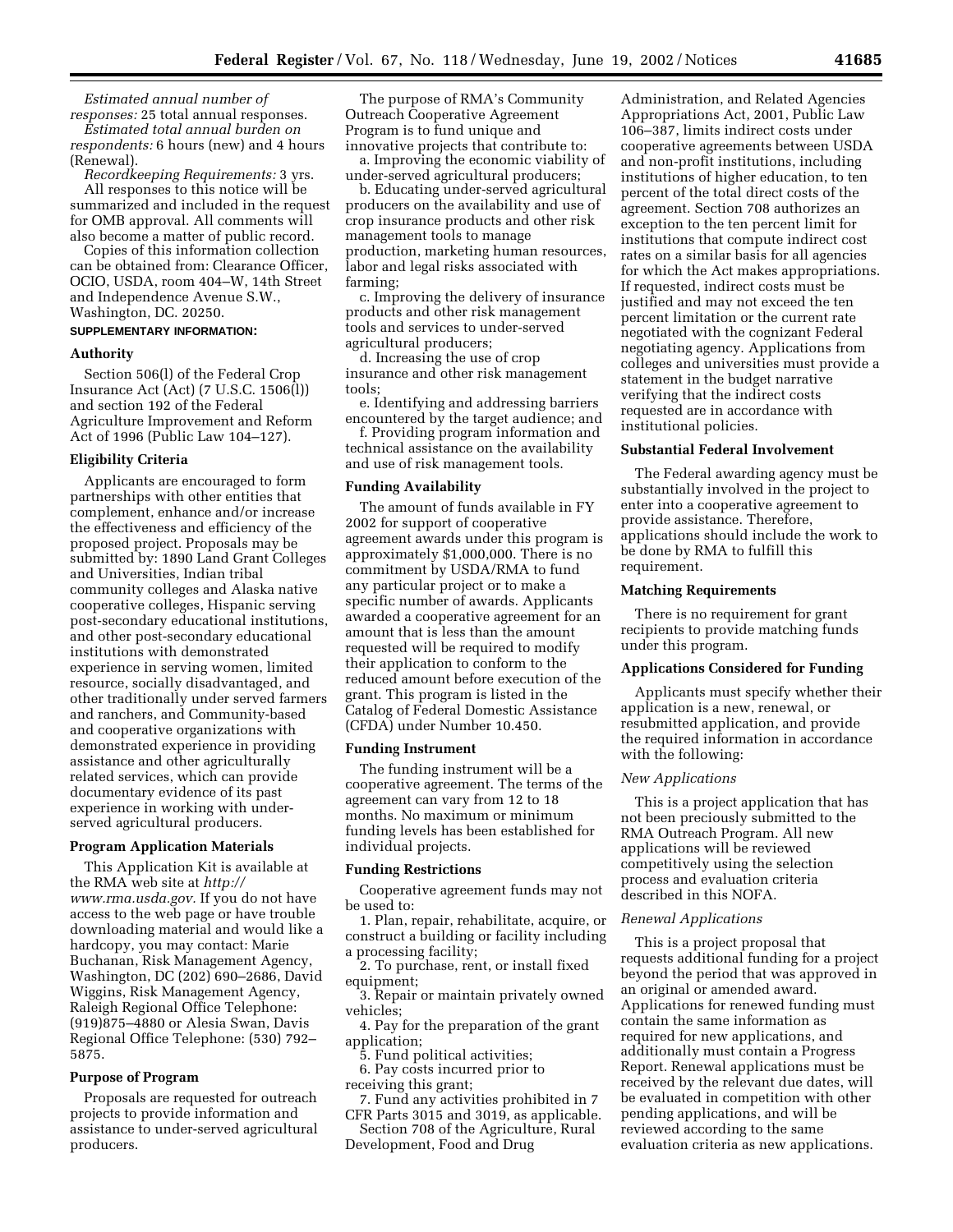### *Resubmitted Applications*

This is a proposal that was previously submitted to the RMA outreach office, but was not funded. Resubmitted proposals must be reviewed by the relevant due dates, will be evaluated in competition with other pending applications, and will be reviewed according to the same evaluation criteria as new applications.

## **Proposals Format and Content**

Use the following guidelines to prepare and submit an application package. Each proposal must contain the following elements in the order indicated. Proper preparation of applications will assist reviewers in evaluating the merits of each application in a systematic, consistent fashion.

a. Prepare the application on one side of the page using standard size  $(8\frac{1}{2})^{\prime}$  x 11'') white paper, one-inch margins, typed or word processed using no type smaller than 12 point font, and single or double spaced. Use an easily readable font face. (e.g. Times New Roman or Courier).

b. Number each page of the application sequentially, starting with the Project Narrative, including the budget pages, required forms, and any appendices.

c. Staple the application in the upper left-hand corner. Do not bind. An original and 4 copies (5 total) must be submitted in one package, along with five additional copies of the ''Project Summary'' as a separate attachment.

d. Include original illustrations (photographs, color prints, etc.) in all copies of the application to prevent loss of meaning through poor quality reproduction.

### *1. Proposal Cover Page*

Each copy of the application must contain a ''Proposal Cover Page,'' which provides the title of the proposal, and the name, address, telephone and fax numbers of applicant and proposing project director. The original must contain the pen-and-ink signatures of the proposing project director and the authorized organizational representative (AOR), who is the individual who possesses the necessary authority to commit the organization's time and other relevant resources to the project.

## *2. Table of Contents*

For consistency and ease in locating information, each application must contain a detailed Table of Contents immediately following the proposal cover page. The Table of Contents should contain page numbers for each section of the application. Page

numbering should begin with the first page of the Project Narrative.

## *3. Project Summary*

The application must contain a concise project summary. The summary should not exceed 2 pages in length. The summary should be a selfcontained, specific description of the activity to be undertaken and should focus on overall project goals and supporting objectives; plans to accomplish the project goals; and relevance of the project to the goals of RMA's outreach program.

### *4. Project Narrative*

The Narrative should not exceed 15 pages of written text and up to five additional pages for figures and tables, and should contain the following components:

a. *Introduction:* A clear statement of the goals, supporting objectives, and proposed outcomes of the project.

b. *Background and Existing Situation:* Provide a detailed description of the circumstances giving rise to the need for the proposed activity to outreach and assist under-served agricultural producers.

c. *Objectives:* The objectives should be clear, complete and logically arranged. The statements should detail the major steps necessary to develop the plan with specific milestones and planned accomplishments. The objectives should contain details of how the accomplishments will advance the goal of providing under-served agricultural producers with the knowledge, skills and tools necessary to make informed risk management decisions for their operations regarding to achieve economic viability.

d. *Procedures:* Describe the steps necessary to implement the proposed one-year plan including the methods or plan of action to attain the stated objectives.

e. *Evaluation:* Describe the evaluation plan for the proposed activity, including impact factors and indicators of effectiveness and efficiency in accomplishing objectives.

#### *5. Scope of Program*

All proposals must contain explicit information indicating how results from the project will be measured, evaluated, and reported. The indicators used to measure results of the project should be clear and objective and focus on the anticipated impacts on under-served agricultural producers.

### *6. Program Delivery*

Proposals should identify unique and innovative initiatives and will include

the use of strong organizational skills to reach under-served agricultural producers. Proposals should show how public or private sector (or both) delivery points would be used to reach under-served agricultural producers.

#### *7. Collaborative Arrangements*

If the nature of the proposed project requires collaboration or sub-contractual arrangements with other entities, the applicant must identify the collaborator or sub-contractor and provide a full explanation of the nature of the relationship.

The proposal must also contain in detail the collaborative duties and responsibilities of RMA in the development and delivery of the proposed project.

## *8. Budget*

A budget and a detailed narrative in support of the budget are required for the overall project period. Show all funding sources and itemized costs for the line items contained on the budget form (SF–424A). Funds may be requested under any of the line items listed, provided that the item or service for which support is requested is identified as necessary for successful conduct of the proposed project, is allowable under the authorizing legislation and the applicable Federal cost principles, and is not prohibited under any applicable Federal statute. Salaries of project personnel who will be working on the project should be requested in proportion to the effort that they will devote to the project.

### *9. Personnel*

Summarize the relevant experience of key project personnel that will enable them to successfully complete the project. Include a brief curriculum vitae, which provides enough information for proposal reviewers to make an informed judgment regarding capabilities and experience.

## *10. Current and Pending Support*

All proposals must list any other current public or private support to which key personnel identified in the proposal have committed portions of their time, whether or not salary support for such persons involved is included in the budget. Analogous information must be provided for any pending proposals that are being considered by, or that will be submitted in the near future to, other USDA programs or agencies. Concurrent submission of identical or similar proposals to other possible sponsors will not prejudice proposal review or evaluation for this program.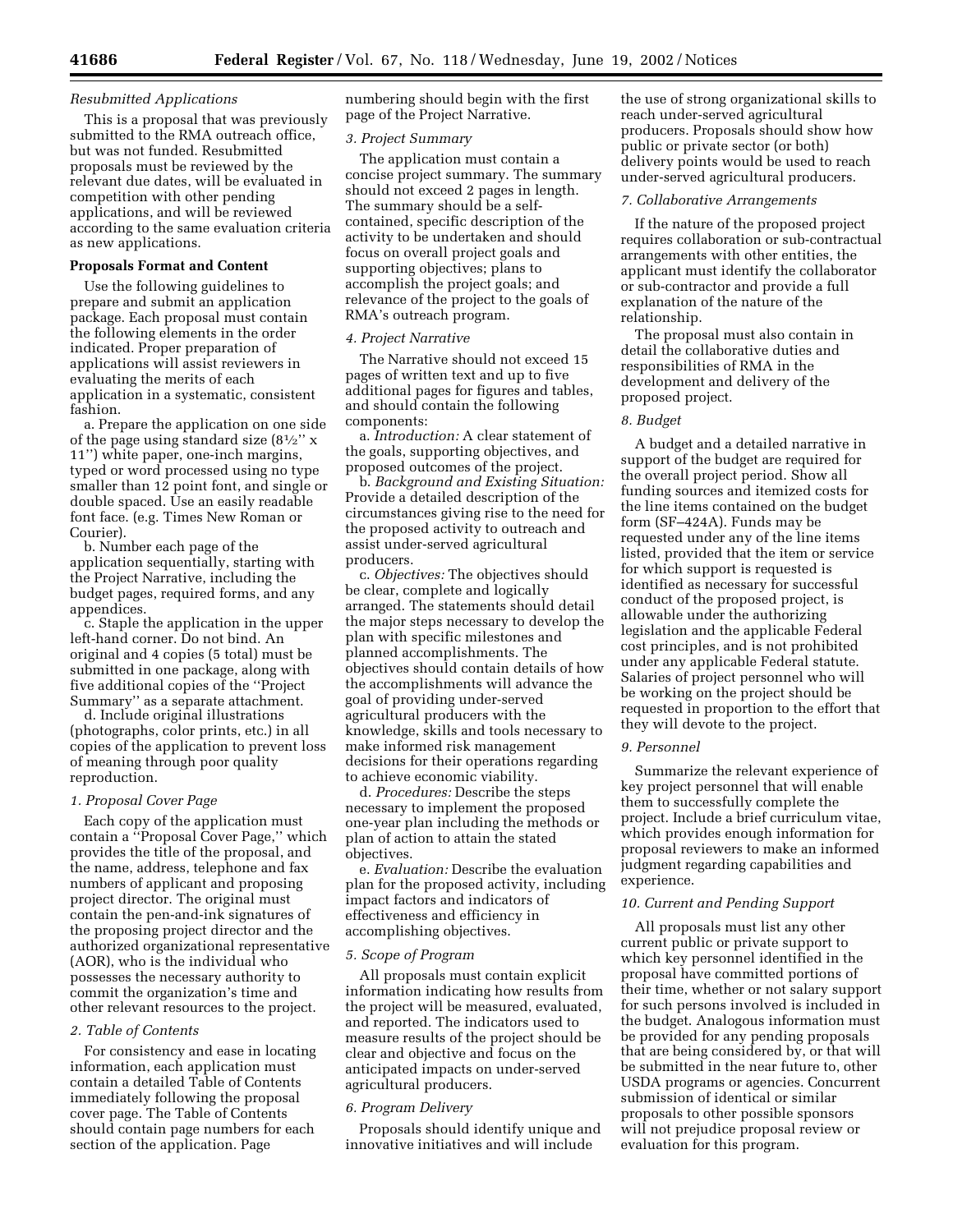# **Submission of Proposal**

### *1. When and Where to Submit*

Full proposals must be received by close of business July 19, 2002. Proposals sent by First Class mail must be sent to the following address: U.S. Department of Agriculture, Risk Management Agency, Civil Rights and Community Outreach AG. Stop 0801, 1400 Independence Avenue, SW., Washington, DC 20250.

Hand-delivered proposals and those delivered by overnight express mail or courier service should be brought to the following address: U.S. Department of Agriculture, Risk Management Agency, Civil Rights and Community Outreach, Room 3053, 1400 Independence Ave, SW, Washington, DC 20250.

### *2. Acknowledgment of Proposals*

The receipt of all proposals will be acknowledged in writing and will contain an identifying proposal number. Once a proposal has been assigned an identification number, the number should be referred to in future correspondence. If the applicant does not receive an acknowledgment within 60 days of the submission deadline, please contact the program contact. Once the application has been assigned an application number, please cite that number on all future correspondence.

## **Methods for Evaluating and Ranking Applications**

Proposals that meet the deadlines and are in conformance with all administrative requirements outlined in this NOFA will be evaluated by a panel of technical experts appointed by RMA. Applications will be evaluated competitively and points awarded as specified in the Evaluation Criteria and Weights section. After assigning points upon those criteria, applications will be listed in initial rank order and presented, along with funding level recommendations, to the Administrator of RMA, who will make the final decision on awarding of a cooperative agreement. Applications will then be funded in final rank order until all available funds have been expended. Applicants must score 50 points or more during the first round to be considered for funding. Unused remaining funds from the first round of competition will be allocated to the second round of competition. Unless the applicant withdraws their proposal, eligible, but unfunded, proposals from the first competition will be considered in the second competition, with or without a revision by the applicant. Applications will be rated and ranked based on the

evaluation criteria and weights listed below.

### **Evaluation Criteria and Weights**

Prior to technical evaluation, each proposal will be reviewed to determine compliance with all requirements stated in this NOFA. Submissions that do not fall within the guidelines as stated in the NOFA will be eliminated from the competition and will be returned to the applicant. After this initial screening, RMA will use the following criteria to rate and rank proposals received in response to RMA's request for submission of full proposals. Failure to address any of the following criteria will disqualify the proposal.

### *Innovative Approach Points 30*

Degree to which the proposal reflects innovative strategies for reaching underserved agricultural producers and achieving the project objectives. Recipient must demonstrate that they have developed an innovative approach that can be used by other organizations as a model. To be considered innovative, the approach must propose an easily replicated new or useful service or method or providing service to recipients that builds their capacity for economic viability. Applications that demonstrate the greatest: (1) Ease of replication (2) uniqueness of proposal; and (3) financial return to under-served agricultural producers will receive the highest score.

## *Institutional Commitment and Resources Points 20*

The degree to which the institution or organization is committed to the project and experience, qualifications, competence and availability of personnel and resources to direct and carry out the project. Applications demonstrating the greatest commitment and quality of personnel will receive the highest score.

## *Overall Quality of the Proposal Points 10*

The degree to which the proposal complies with the requirements in this NOFA and is of high quality. Applications that demonstrate the greatest: (1) Adherence to instructions; (2) accuracy and completeness of forms; (3) clarity and organization of ideas; (4) thoroughness and sufficiency of detail in the budget narrative; (5) specificity of allocations between targeted populations of under-served producers if the proposal addresses more than one population; and (6) completeness of the curriculum vitae for all key personnel associated with the project will receive the highest score.

## *Feasibility and Policy Consistency Points 20*

The degree to which the proposal describes its objectives and evidences a high level of feasibility and consistency with the USDA/RMA policy and mission. This criterion relates to the adequacy and soundness of the proposed approach to the solution of the problem and evaluates the plan of operation, timetable, evaluation and dissemination plans. Applications that demonstrate the most sound and feasible projects will receive the highest score.

## *Number of Target Audience Served and Collaboration Points 20*

The degree to which the proposals reflect partnerships and collaborative initiatives with other agencies or organizations to enhance the quality and effectiveness of the program. Applications that serve the greatest variety and number of under-served agricultural producers will receive the highest score.

## *Diversity Points 20*

Applicant must identify the geographic areas to be served. After applications have been evaluated and awarded points under the first five criteria. Applications that promote the broadest geographic diversity will receive the highest score.

### **Award Process**

The awarding official reserves the right to make awards to ensure the variety among successful applicants and the nature of the projects funded in order to accomplish the program objectives. The awarding official also reserves the right to negotiate with applicants recommended for funding regarding project revisions (e.g., reductions in scope of work), funding level, or period of support prior to an award, based on the amount of resources available to achieve the broad program objectives. Revisions to proposals recommended for funding may not increase the proposed scope of funding for a project or otherwise undermine or circumvent the competitive nature of the award process. The final decision to award is at the discretion of the awarding official. The awarding official shall consider the technical review panel's comments and recommendations and any other pertinent information before making a final decision. After a decision regarding funding is made, RMA and the awardees will enter into a cooperative agreement. The awarding official will notify the awardees of approval and inform it of the necessary